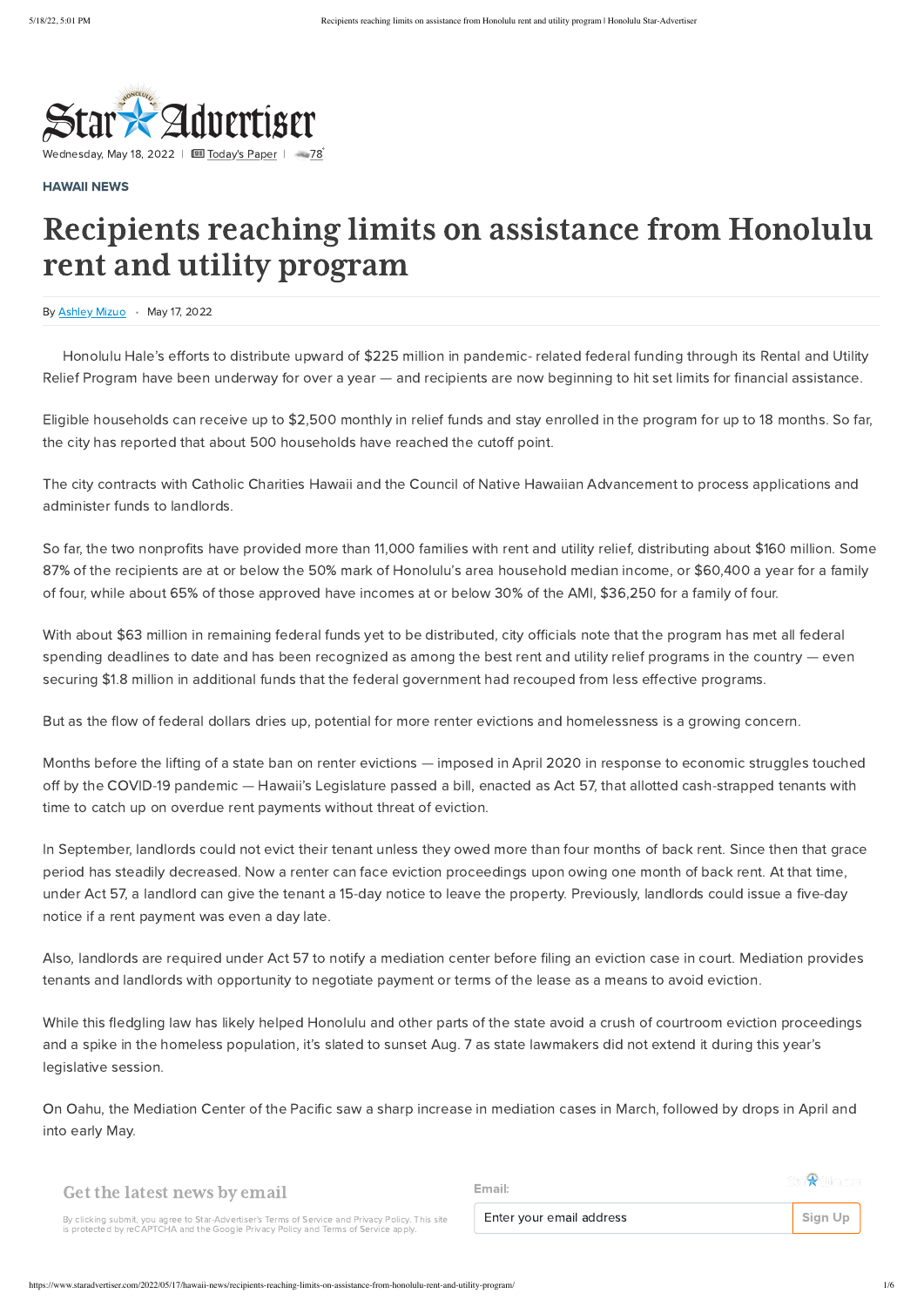#### 5/18/22, 5:01 PM Recipients reaching limits on assistance from Honolulu rent and utility program | Honolulu Star-Advertiser

"Some tenants are maxing out on the amount of rental assistance they can receive. Whether it's related to that, we're not sure," said Tracey Wiltgen, the center's executive director. However, she added, in "a lot of the cases we're mediating, we're still connecting landlord and tenant with the rental assistance program" to start the application process.

Wiltgen said she's concerned that as Act 57 winds down, people will be less interested in pursuing mediation, even though it's often viewed as in the best interest of both the landlord and tenant. She cited a pre- pandemic study conducted by the Legal Aid Society of Hawaii that found 50% of tenants failed to show up for mediation. Under Act 57 the overall tenant no-show tally has dropped to 37%.

Pearl Sheck, a public- housing coordinator at Kokua Kalihi Valley Comprehensive Family Services, said her office is still getting one or two clients a week seeking funds for the first time. The time it takes to move through the process and secure rent and utility assistance from the city's program varies but has generally shortened following some snags.

Back in February it would usually take KKV about one to two months to push a client's application through a pre-screening portal before it was referred to either Catholic Charities or CNHA. From there it would take one to three weeks to complete the process and issue funding.

Since then the pre- screening portal has been scrapped, and clients are immediately referred to either Catholic Charities or CNHA.

Sheck said CNHA typically wraps up distribution within about a month. Meanwhile, she noted that among her clients referred to Catholic Charities, there are cases in which clients have been waiting for rental relief since February. The longer wait is due in part to Catholic Charities conducting its own pre-screening of applicants.

Jillian Okamoto, division administrator of Catholic Charities' housing and homelessness programs, said delays are often tied to applicants missing email, phone calls or changing contact information. Payments are usually made in three- or six-month increments. Therefore, recipients need to update applications every three or six months with CNHA or Catholic Charities to continue receiving funds.

Eligible households can receive up to \$2,500 a month for outstanding rent and utility payments, up to \$2,000 for future rent payments and up to \$500 for future utility payments.

Okamoto said she's now seeing an increase in requests for just utility relief, which could be a sign that people are recovering economically. "I think that they're trying their best to cover their rent before their utility," she said.

That bolsters optimism for "sustainability," Okamoto said. "Maybe they're 500 bucks short. So that gives us hope. … It's better than being \$3,000 short."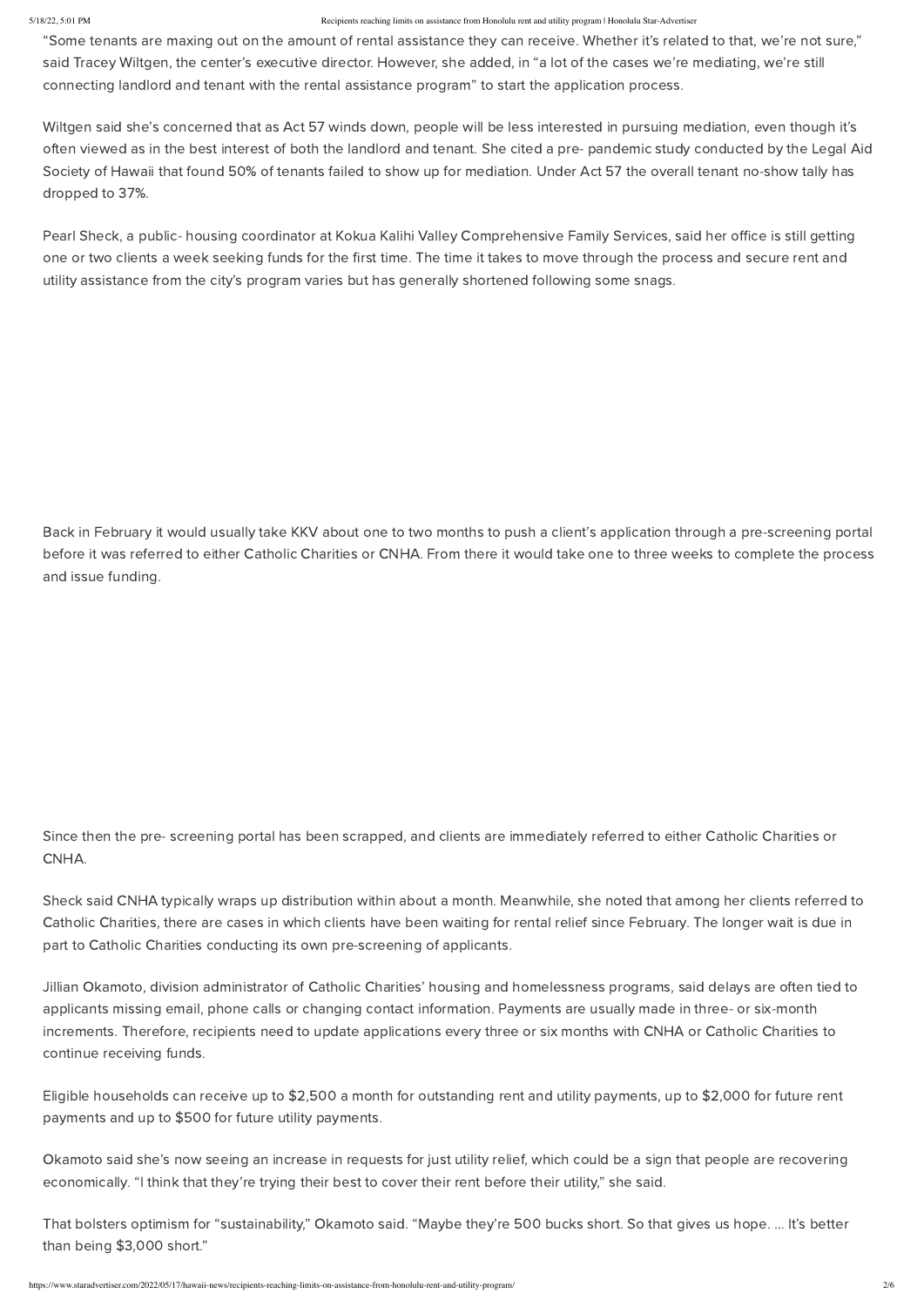#### 5/18/22, 5:01 PM Recipients reaching limits on assistance from Honolulu rent and utility program | Honolulu Star-Advertiser

Meanwhile, in cities elsewhere in the country, an upshot of dwindling federal money for rent and utilities relief programs overseen by the U.S. Department of Treasury — is increasing eviction rates.

Fernando P. Cosio, an attorney at the Medical-Legal Partnership for Children, a collaboration between the University of Hawaii's William S. Richardson School of Law and the nonprofit KKV, pointed out that even a single eviction can deliver lasting to detrimental effects.

"A lot of people don't realize that if you have an eviction on your record, you're basically permanently barred from ever applying for any sort of public housing," Cosio said.

"That's on your record, so any private landlord that will look at your background check, they're gonna see that and they're probably not going to feel too comfortable with extending a lease to you. … That'll put someone in a situation where they remain unstable."

In addition to stability fixes such securing higher- paying jobs, Cosio said renters could benefit from learning more about tenants' rights and financial literacy. CNHA, which offers financial literacy and counseling programs for homebuyers, is developing similar offerings for renters.

CNHA Director of Emergency Financial Assistance Kainalu Severson estimated that about half of its clients who have maxed out on allotted relief funding are ready to be financially independent.

"Some seem OK; others seem pretty dependent on the rental relief," Severson said. "The reality is starting to hit them that they can't come back for additional direct rent relief funding. … Hopefully, we can kind of put them in the right position, if they can't do so themselves."

Jendrik Paul, president of the Marshallese Community Organization of Hawaii, is worried about what could happen once the rental assistance expires. Many renters in his community lost jobs — particularly in the service sector — and have been unable to fully recover their pre-pandemic employment status.

"We are looking towards trying to be proactive and tackle this problem, because I know when the rental relief runs out, there's gonna be a lot of evictions, because people … were really dependent on that," Paul said. "The rent assistance was a good program, but it was just a Band-Aid over the wound."

At KKV, Michael Epp, the nonprofit's collaborative projects coordinator, said the path forward involves administration of a threeyear grant from Aloha United Way, which will be used to provide immediate relief for funeral, unemployment and housing assistance, and future-focused opportunities.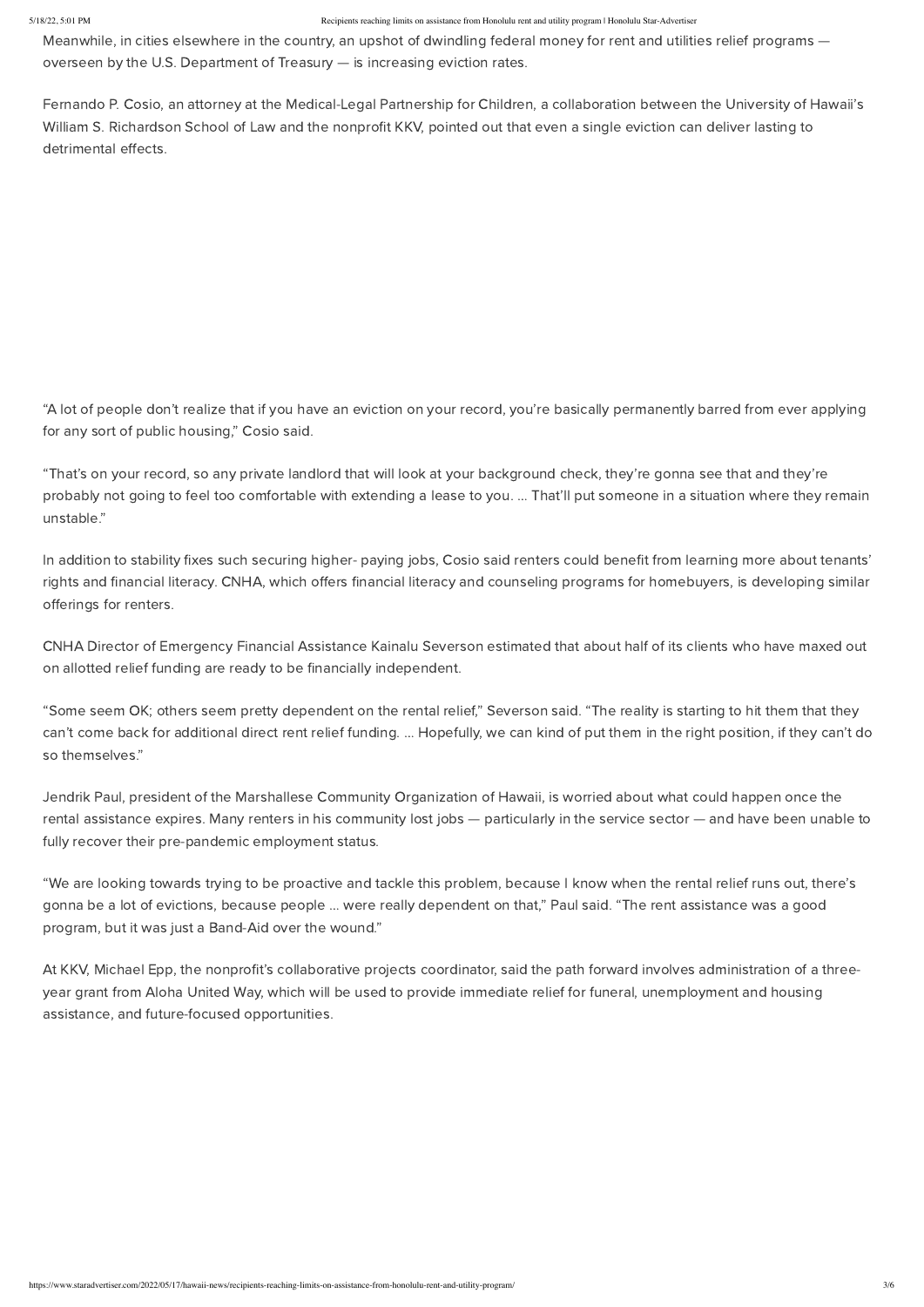#### 5/18/22, 5:01 PM Recipients reaching limits on assistance from Honolulu rent and utility program | Honolulu Star-Advertiser

https://www.staradvertiser.com/2022/05/17/hawaii-news/recipients-reaching-limits-on-assistance-from-honolulu-rent-and-utility-program/ 4/6

"We want families to dream and think of how they can create economic sovereignty for themselves," Epp said. "Whether it's tuition scholarships, whether it's … small-business loans. The idea is that in year two of the project, we're really going to be able to sit down with households" and help map their plans. He added, "We'll also continue focusing on the public benefits as well."

At the city level, the Rental and Utility Relief Program is moving forward with plans to start case management and referrals for services along with financial literacy training. Additionally, the city Office of Economic Revitalization is applying for more federal funds for the program.

When the city's program launched in April 2021, applicants were required to prove hardship due to the pandemic. In February, due to rules established by the Federal Emergency Rental Assistance Program, eligibility was broadened to include renters who have suffered economic harm during the pandemic to include loss of income, loss of a job or reduced hours, and an increase in household costs — all incurred since mid-March 2020.

Sponsored Content

## $\triangleright$

## Stand Out with [Napoleon](https://jadserve.postrelease.com/trk?ntv_at=3&ntv_ui=7888492d-0aac-467a-97bc-60a5f2dbe6fd&ntv_a=CogHALMRUA-lcQA&ntv_fl=W6Y2CVR50ABR51L5Wc0JfmUZ2uPuKBXbH3EC_Jm_xYE711EjaQzUj2hhnbIJ84ndS3oU0ARDQaVpdA7ra_3vTvi3YjI6h1mCTIQ7SxzNDOd-POK8k8-JhFUTaknVMvR4ZY9oB-nsBPmpKp09DyHTiPFc_fe9xmUG44g2Hz4CSGlHXb9e3VhF_kwzSlAquEBo8Hm8RbZIQ6db6i-bIS6y-pifVvRz-Rk1hSI7x0geaZMonzARR5XBt4aDY9Mg--4XBiBqjC0USJO_YIRuFYECv7kP35yMFICpk8VBfn4ElmEy41__SRY3mqaz1HFyxAUNuFBuPEKqN1ozfSjE27e5Vx89G8ZpeUfuaQKS3sjC1lTUjJ2t6GpdSq7DPOfJr9pPvkOynb6DWdHoIM0c1nUgVMMN0lJc4tDcnI3UWPLY_wJrm2ur_f0tvXWIqiRv36uGm6THdTdTRWA7Q8QKDSZfuA==&ord=362504036&ntv_ht=gLKFYgA&ntv_tad=16) [2]

By Napoleon Grills - Once you grill with a Napoleon, you'll never want to cook indoors again.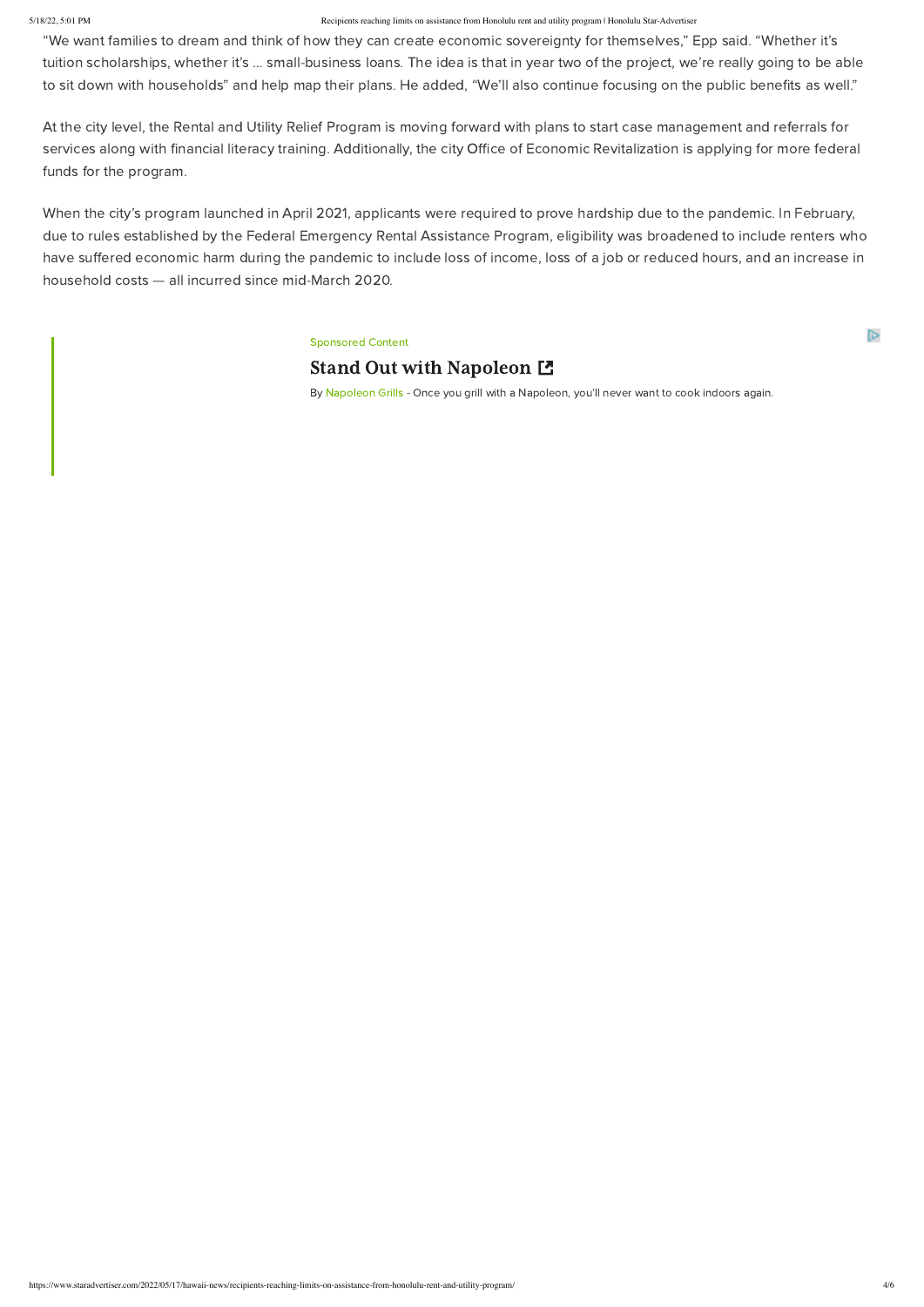https://www.staradvertiser.com/2022/05/17/hawaii-news/recipients-reaching-limits-on-assistance-from-honolulu-rent-and-utility-program/ 5/6